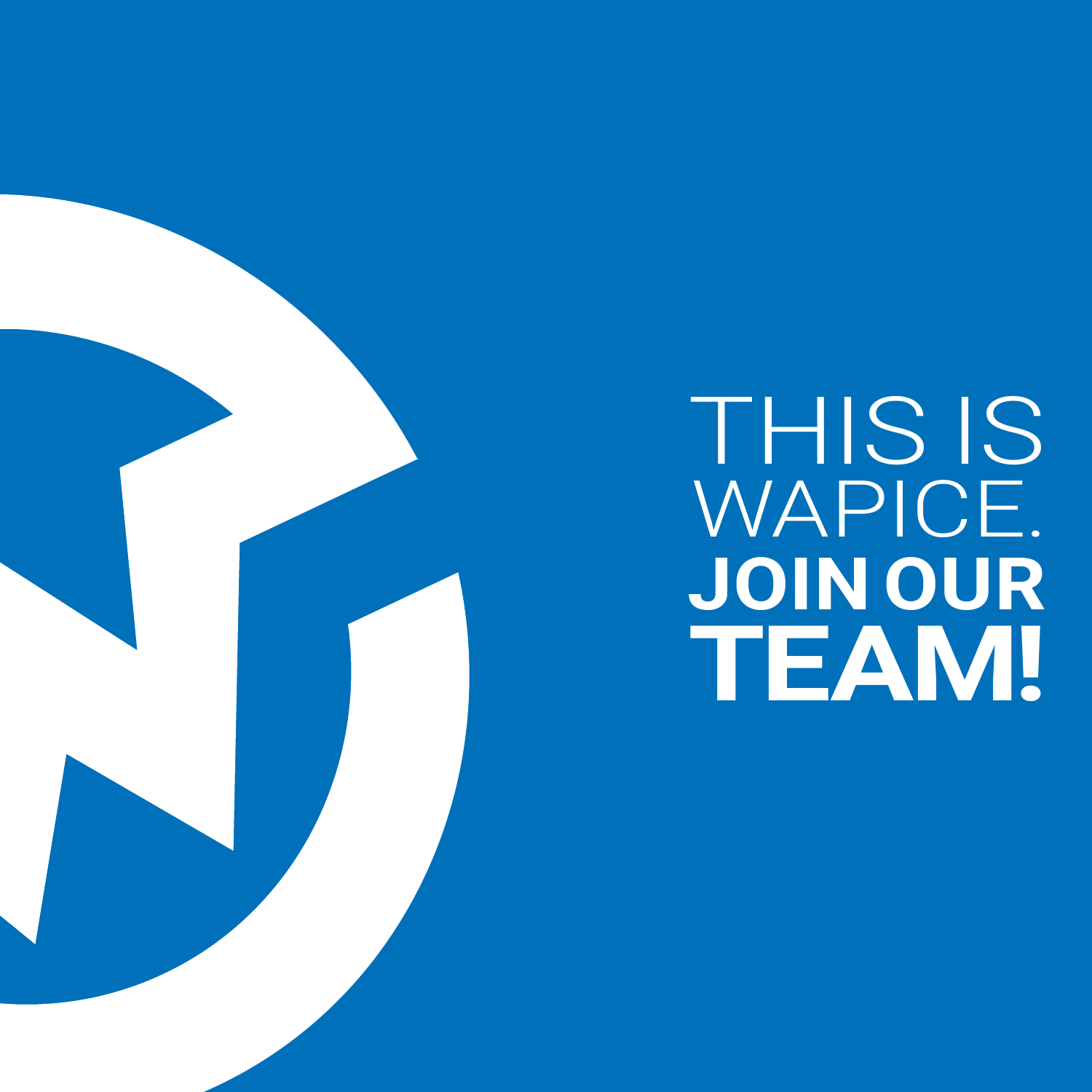



Our business is growing and we are constantly looking for passionate software developers to JOIN US!

**330** 

**1999**



**Wapice Ltd** is digitalization partner for industrial companies. We help our customers transform into digital champions for creating a better future. Our competence ranges from electronics design over embedded software up to mobile and cloud based software solutions. We offer expertize in the areas of cross-platform systems, communications systems, monitoring systems, industrial web systems, commercialization and customized industrial software and tools. Currently our own product portfolio consists of three cloud based products IoT-TICKET®, SUMMIUM® and EcoReaction.

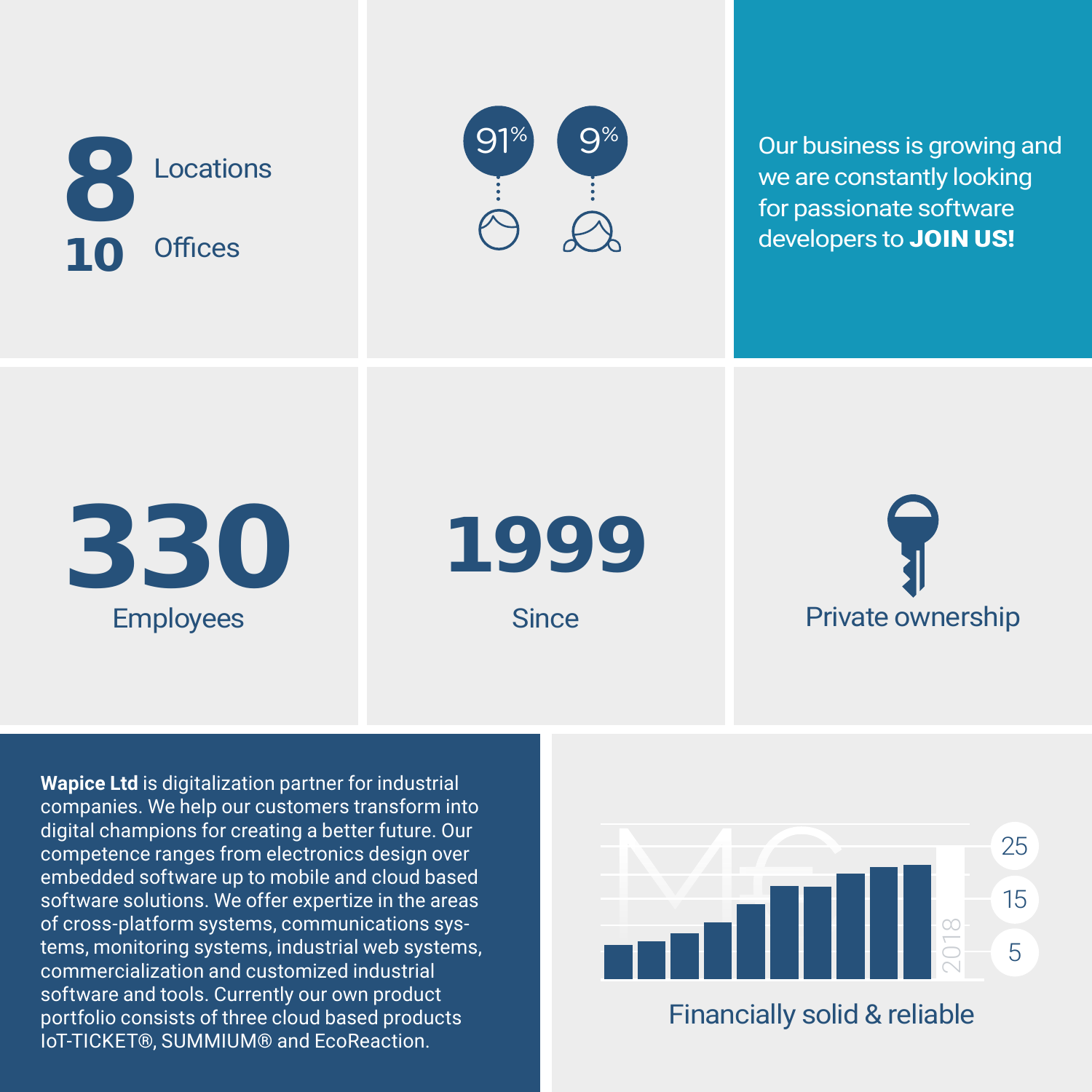# WHAT IS**WAPICE**?

## **EMBEDDED SYSTEMS** Industrial Systems Business Solutions **Machine Learning** SUMMIUM® IOT-TICKET® ECOREACTION **Agile Lean Electronics** Learning Experience Interesting customers Service Design **AI** Data Analytics Innovations **IoT**

CPQ Top Team Mates Technology Partner

**DIGITALIZATION**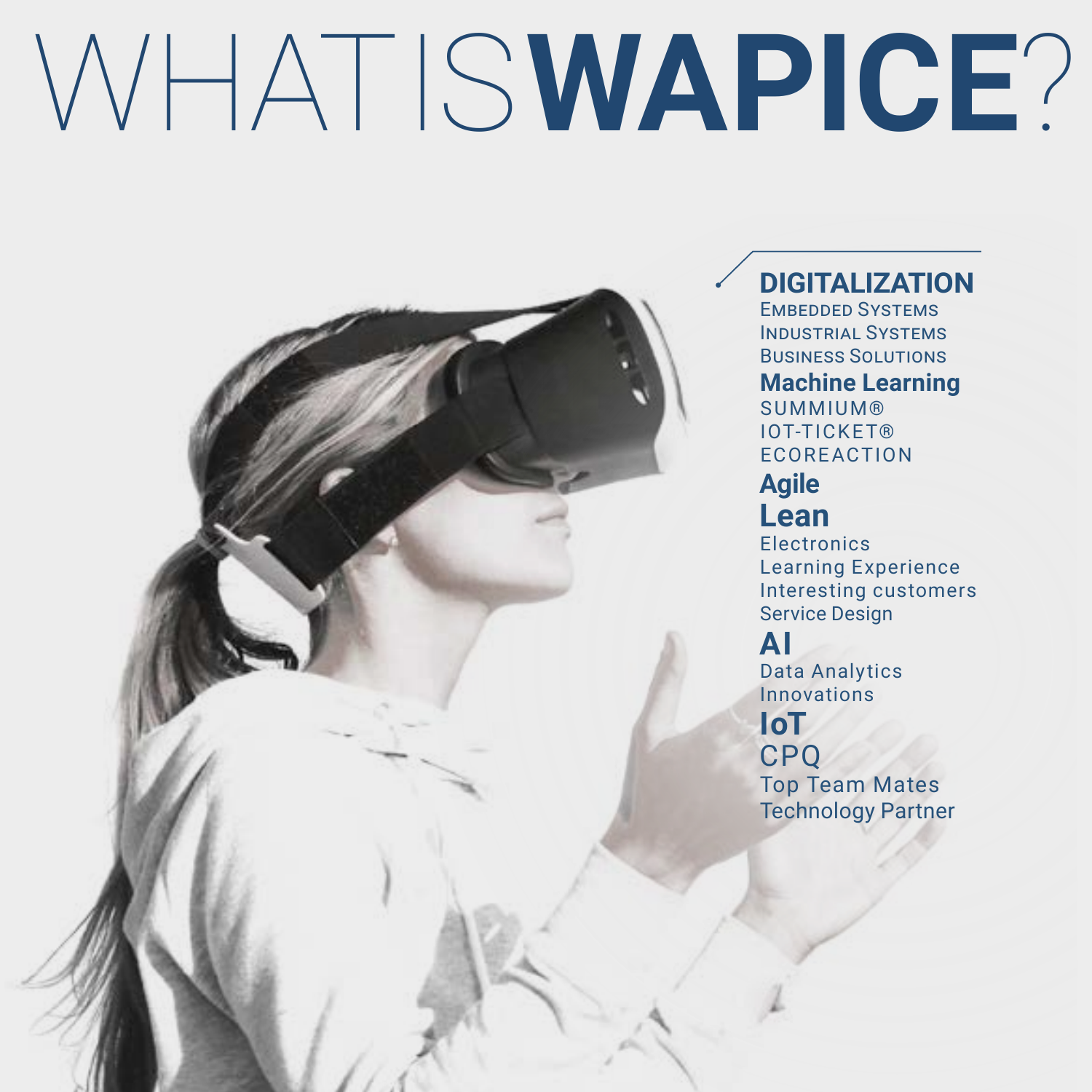**Are you fascinated by industrial environments and get excited of challenging yourself and your team for continuous development?**

**Join our customer project teams and product development groups on any of these technology domains**

**Do you know some of the listed competence areas? Then you're a candidate**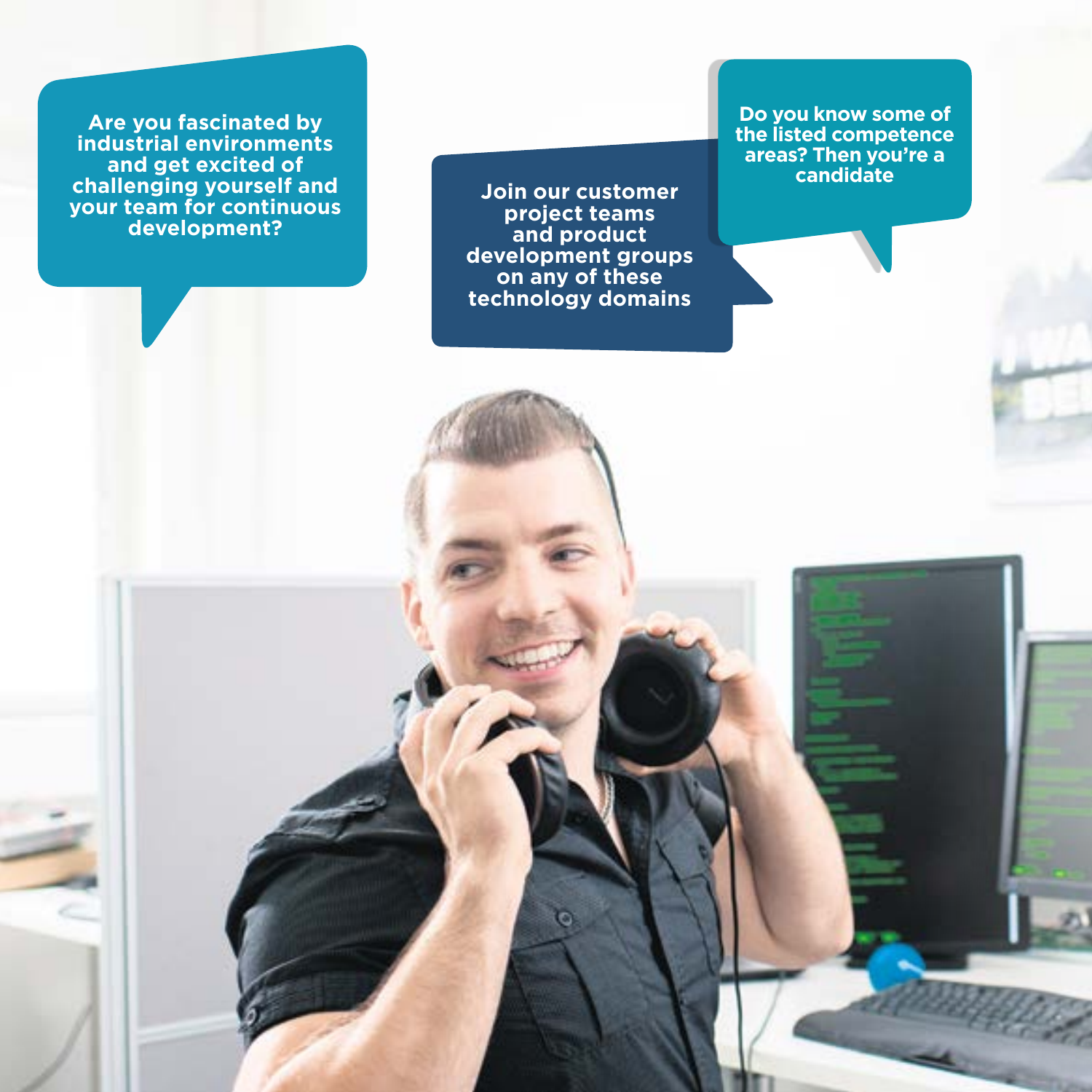# **WHAT** AF  $\big|\bigwedge\bigg(\begin{smallmatrix} \cdot \ -1 \end{smallmatrix}\bigg)$



#### **CLOUD**

IoT, Containers, Microservices, DevOps, Cloud platforms, Cloud-native applications, cloud governance

# **DATA ANALYTICS**

#### **DEVOPS & SOFTWARE TEST AUTOMATION**

## **EMBEDDED SYSTEMS AND LINUX**

#### **JAVA**

Spring Boot, Spring Framework, Spring Cloud Stack, Vaadin

## **Microsoft .NET**

NET, .NET Core, .NET Standard, Azure, Web Services, ASP.NET (Core) MVC, XAML and C#

#### **MOBILE**

Xamarin, React Native, Ionic, Phonegap, Native Android, iOS

## **SERVICE DESIGN/UX**

## **WEB**

NodeJS, JavaScript, AngularJS, React, Bootstrap, HTML5 and CSS3

C/C++, Qt/QML<br>
CLOUD<br>
CLOUD<br>
CLOUD<br>
DEVOPS, Cloud<br>
applications, com<br>
applications, com<br> **DEVOPS & SOF**<br> **DEVOPS & SOF**<br>
ANTA ANALYTIU<br>
DEVOPS & SOF<br>
MITOMATION<br>
ENGEDED SYS<br>
MOVEL SERVICE DESIGNAML and C#<br>
MOBILE<br>
MOBILE<br>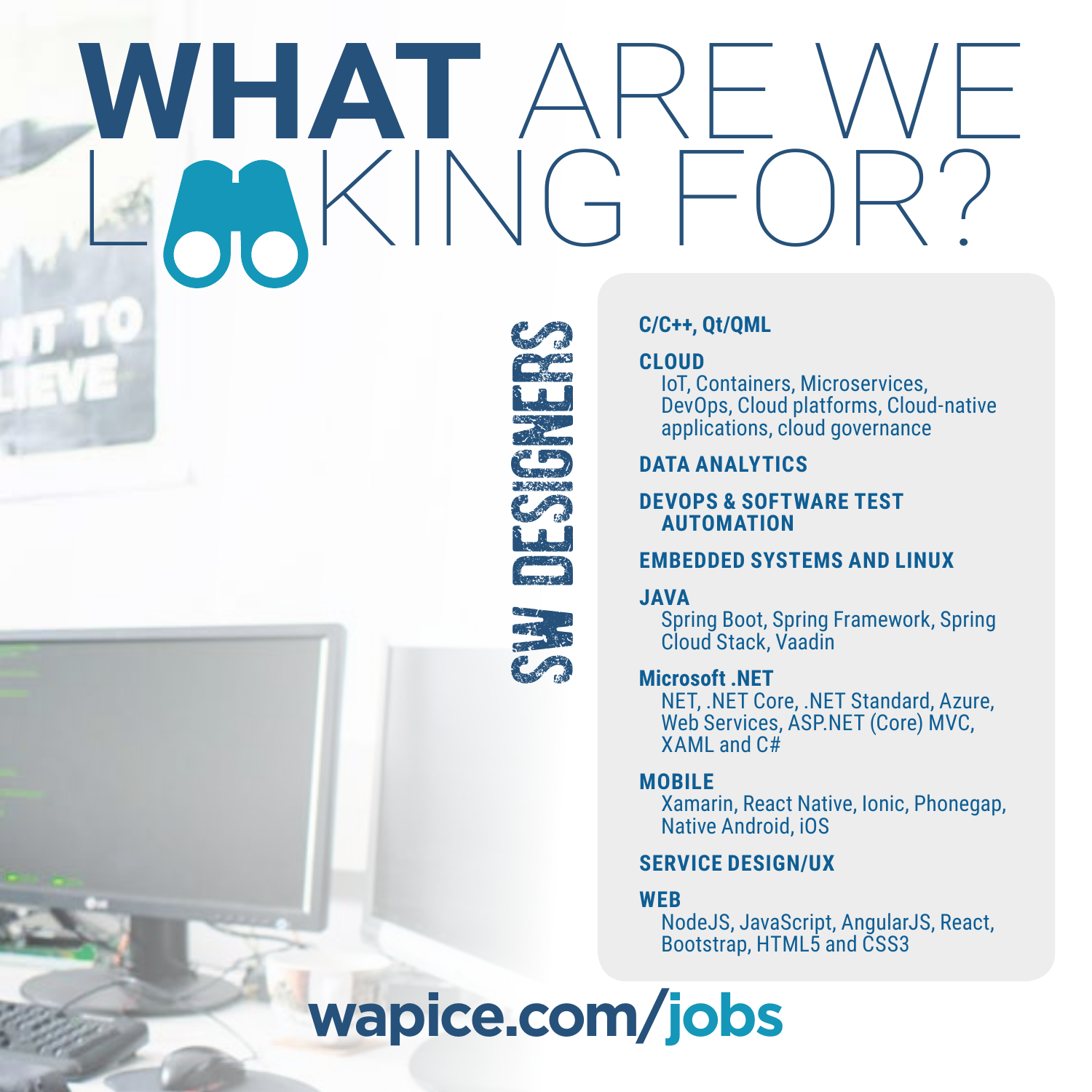**Co-workers are helpful if you need help and team spirit is good.**

# **Friendly atmosphere.**

**Monipuoliset ja vaihtelevat työtehtävät.**

**Näköalapaikka teollisuu- teen ja teknologioihin.** 

**Opportunity to work with latest technologies.**

**The absolute #1 reason I enjoy working in Wapice is that you are surrounded by true experts. Wapice is big enough to find always someone who knows the answer to your problem. But small enough to find that person easily.**

**Flexibility in shaping own work time and finding ing to my own preference is great.**

**Interesting projects changing over time.**

**Wapice tarjoaa monipuolisen ja haastavan työympäristön, pitää työntekijöistään huolta, ja mikä tärkeintä täällä on aivan huiput työkaverit!**

**Trust, ability to affect how to complete tasks and projects with own visions/solutions.**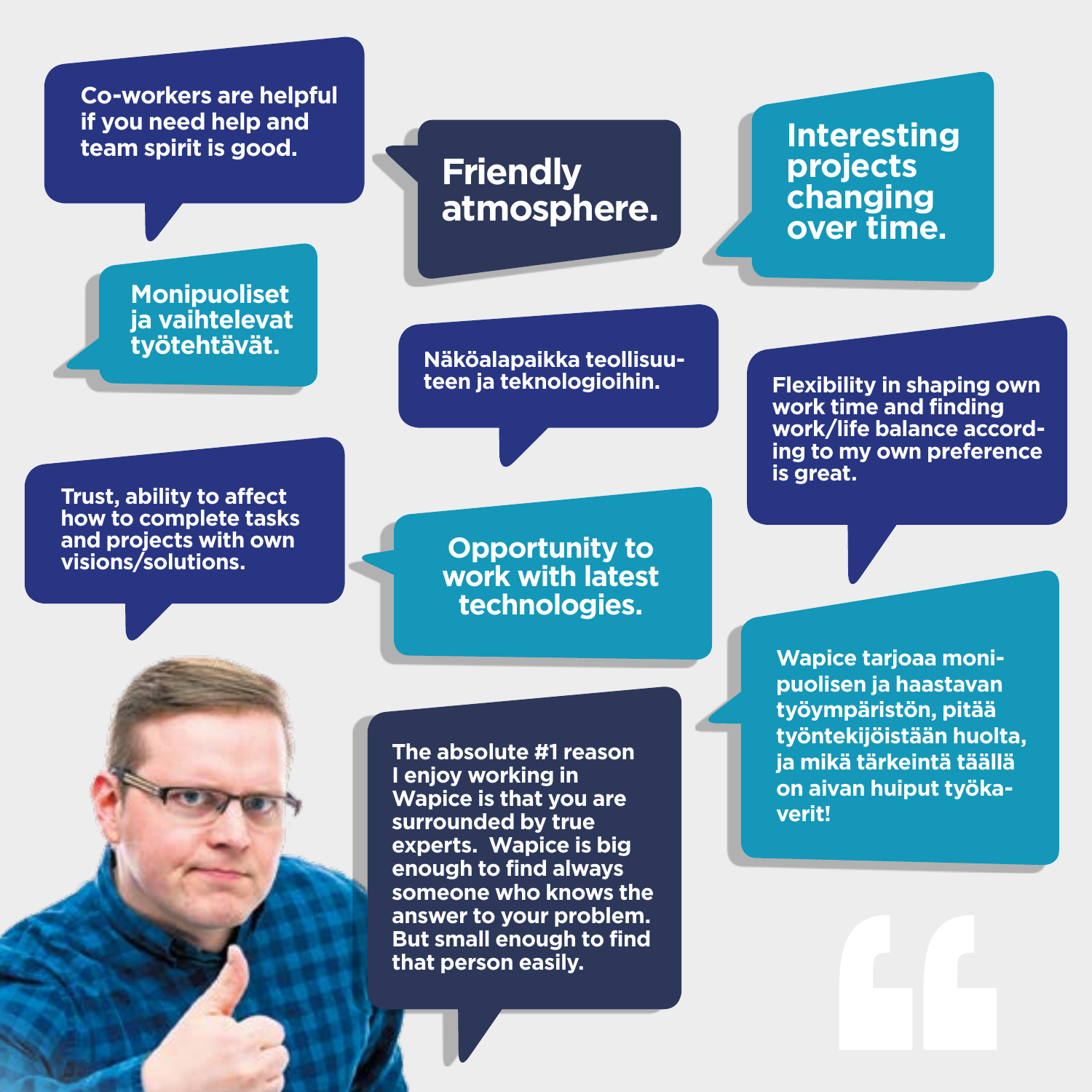# **WHY** TO WAPICE?

**You learn new stuff and keep developing your knowledge.**

**Töitä tehdään ahkerasti, mutta pilke silmäkulmassa ;)**

We offer you a viewpoint to Finnish industry software and a chance to work in close partnership with our customers.

You will also be offered a possibility for a long-span competence development together with your professional and casual team mates.

## **Interesting and growing** business domain

> Agile Organization

**Flexible contracts** – easy to combine with studies

**Versatile** career opportunities

**Professional**  and easy-going colleagues

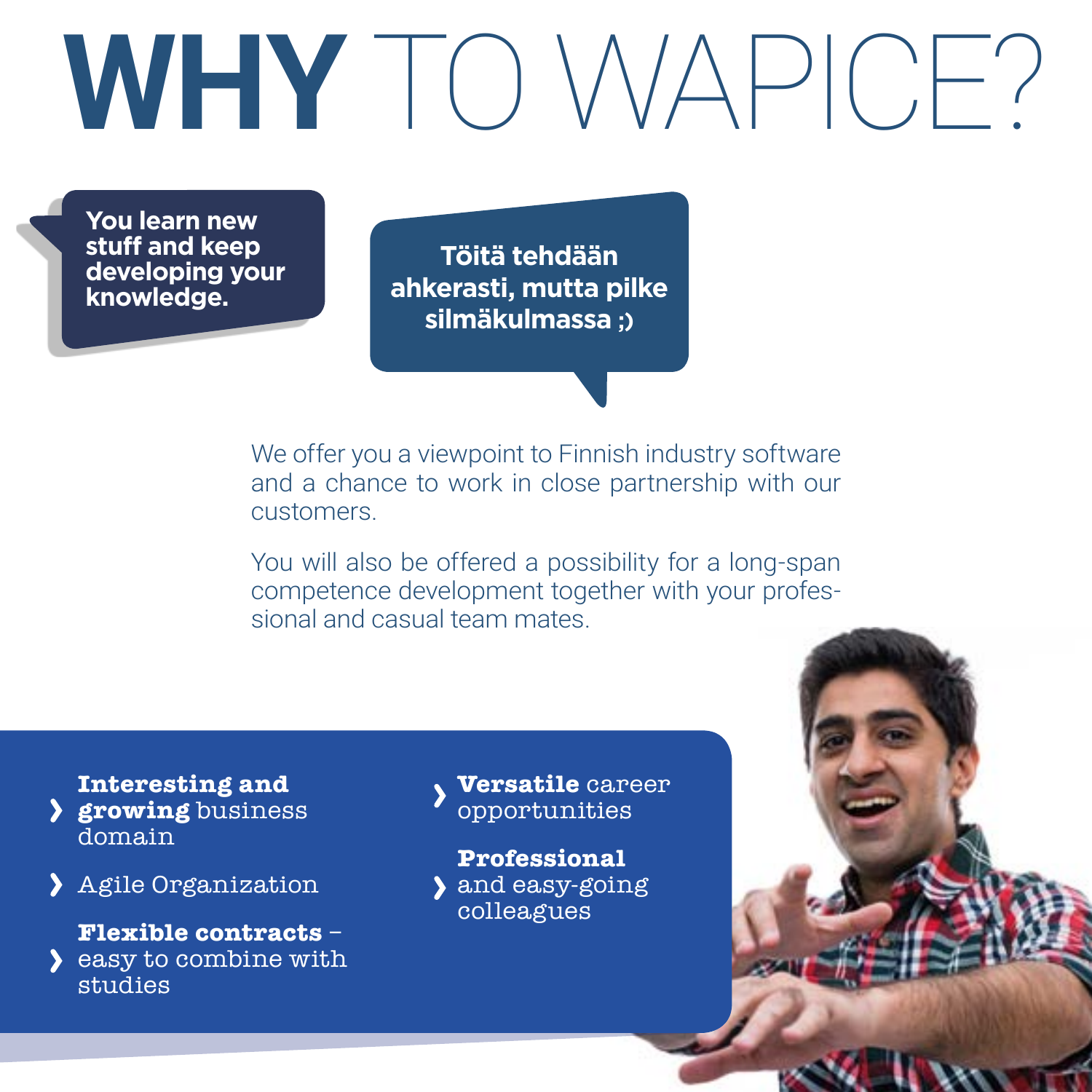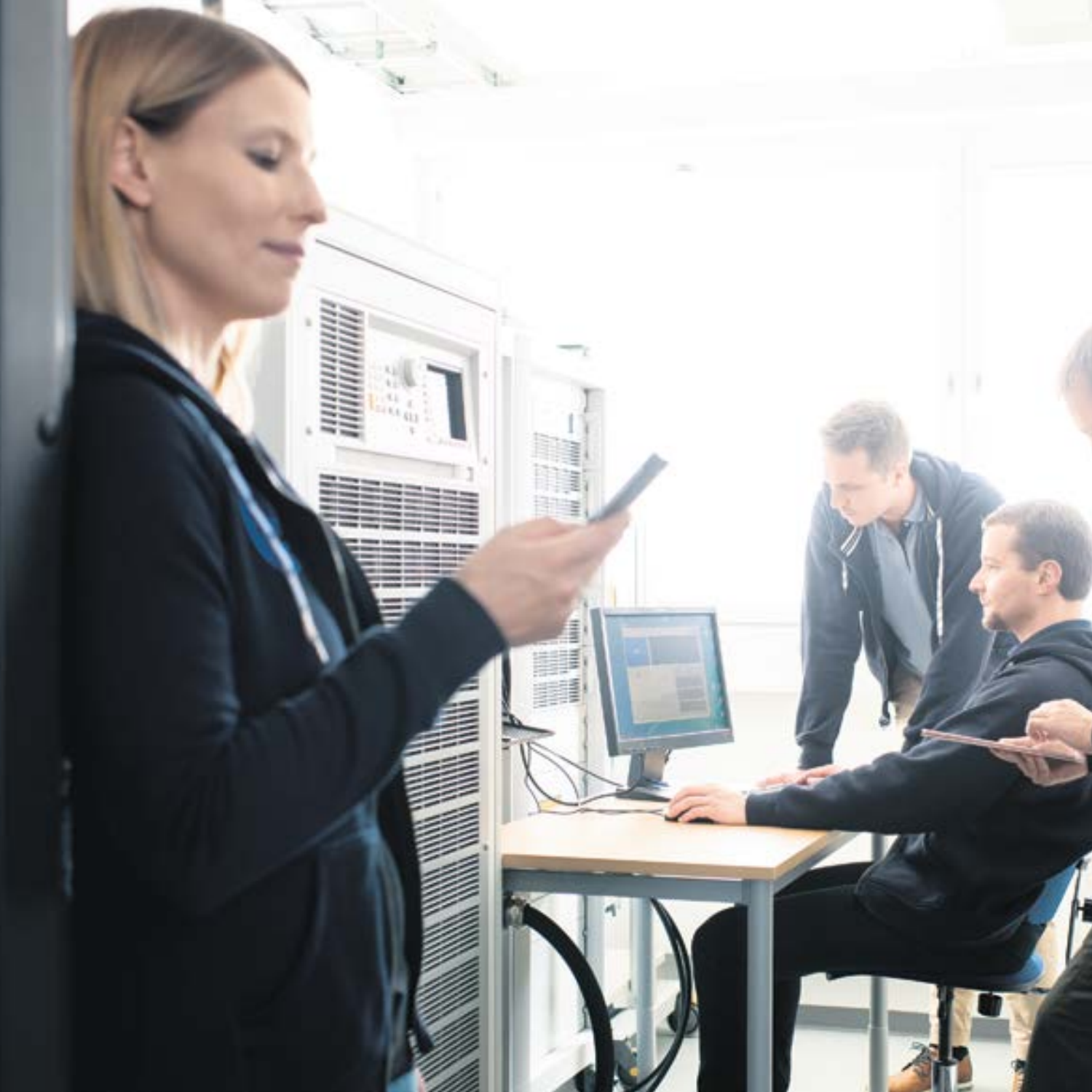# **WAPICEBENEFITS**

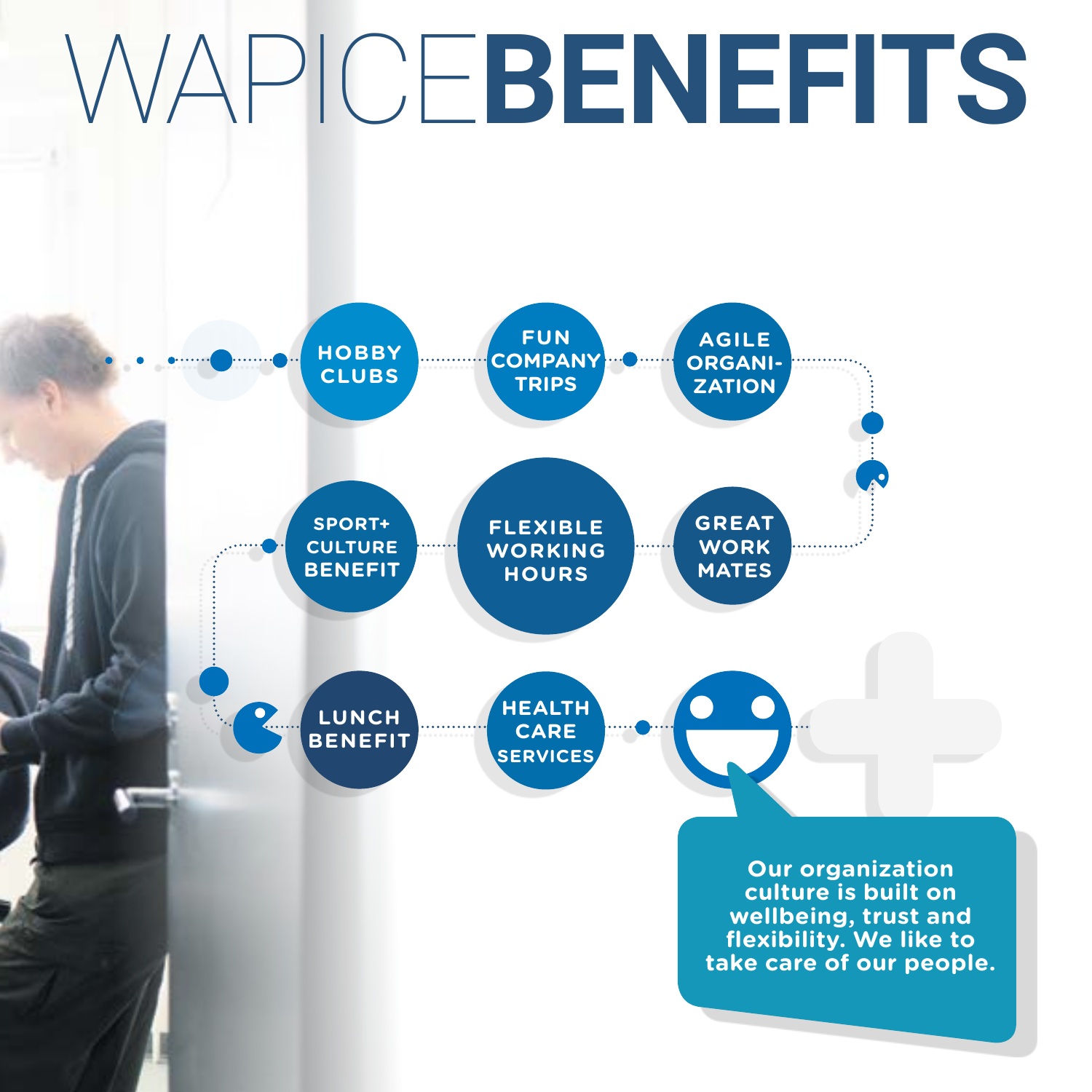# WAPICE **PROJECTS**



# IOT-TICKET.COM

IOT-TICKET® IS THE INTERNET OF THINGS OFFICE SUITE. IT IS **ACOMPLETEIOTPLATFORM** COVERING DATA ACQUISITION, REPORTING, DASHBOARD AND ANALYTICS.

## WRM247+ IS A ROBUST DEVICE FOR REMOTE MANAGEMENT, MEASUREMENT AND CONTROL. THIS LINUX BASED DEVICE CAN BE USED INDEPENDENTLY OR AS A PART OF INTERNET OF THINGS PLATFORM SUCH AS WAPICE'S IOT-TICKET.

It supports the most common field buses, has plenty of I/O and wireless connections to the cloud.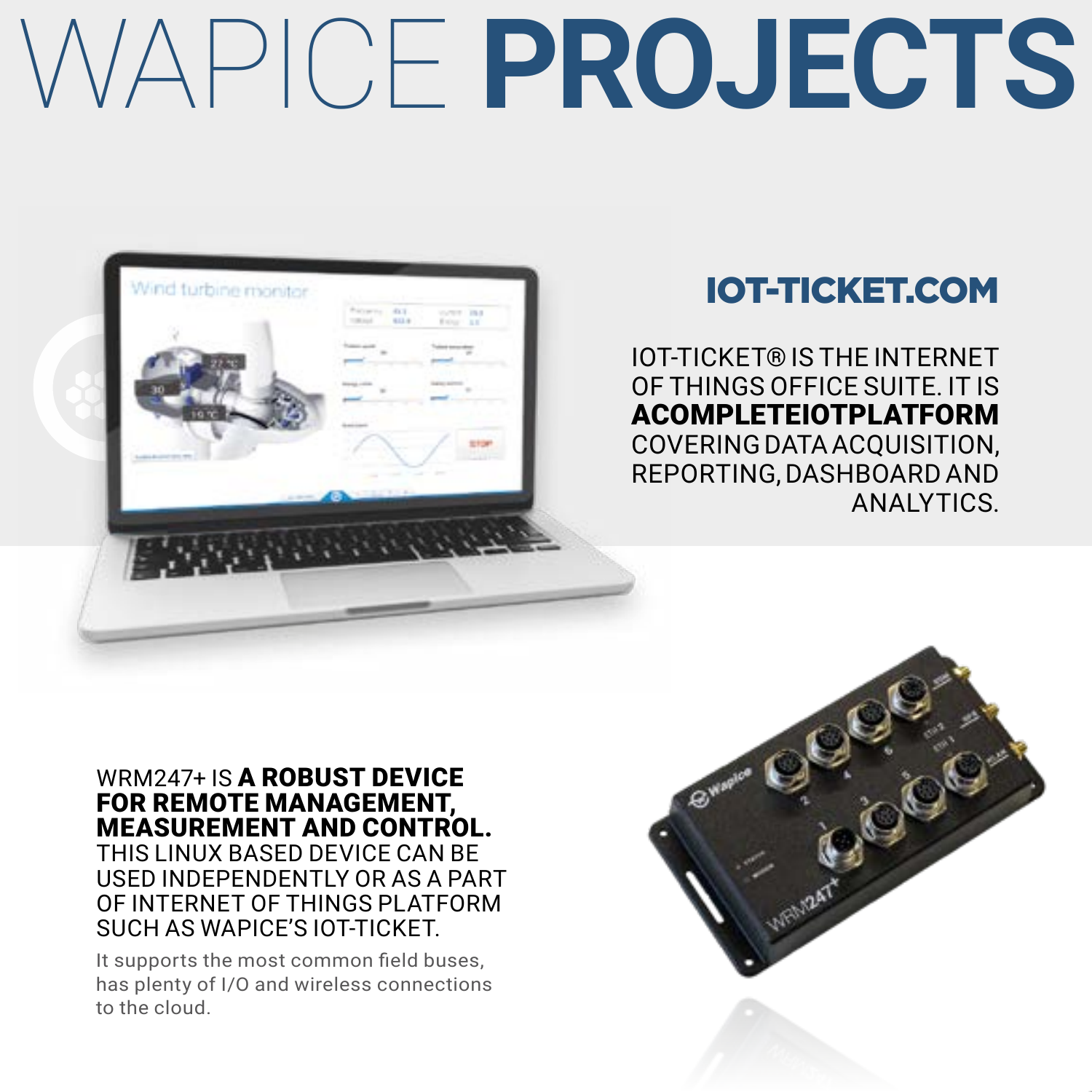# SUMMIUM.COM

# **EXAMPLE PROVECTS**<br> **PERO** A BROWSER-BASE A BROWSER-BASED SALES TOOL FOR CONFIGURING, PRICING AND QUOTING PRODUCTS, SERVICES AND ENTIRE PROJECTS.

Summium® CPQ is our own product. Key technologies used: **Java, Spring Boot, Hibernate, Vaadin.**

**Over 2 billion euros of Finnish export products are sold annually through Summium.**





PONSSE SERVICE APPLICATION IS A SUMMIUM BASED HYBRID MOBILE APP. IT GETS YOU CLOSER TO MANY INTERESTING **PONSSE SERVICE PRODUCTS LIKE** FOREST MACHINE ACCESSORIES.